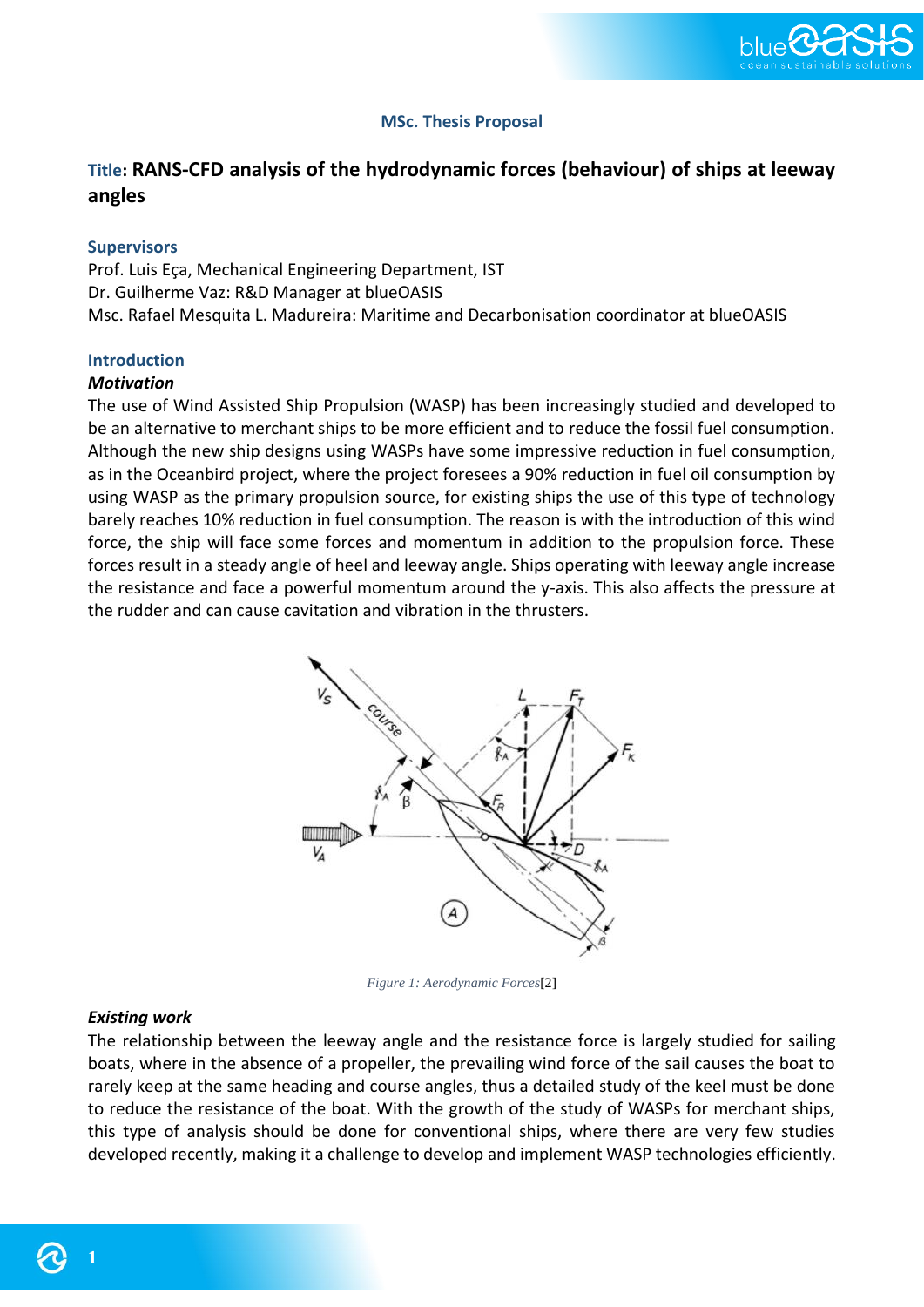

# **Objectives**

The objective of this thesis is to develop CFD models to study the impact of leeway angles in existing ships, studying the resistance of the ship, the momentum created, also, the impact at the rudder and the propellers. A RANS method using ReFRESCO will be applied, with the use of Rhyno and Hexpress softwares to develop the domain and mesh.

The tasks are as follows:

- To study the ship's hydrodynamic relations, as well as those of the propeller and rudder. [1]
- State-of-the-art study of the impact of WASP technology with ship leeway angles. [2], [3]
- Study the usage of Hexpress
- Study the usage of ReFRESCO [4]
- Develop CFD models to analyse the impact of the leeway angle in the ship resistance. [5], [6]
- Analysis of ship at leeway angle with different speed and angles.
- Preliminary analysis of the impact of the modified wake at ruder and thruster region.

The student should provide a methodology and model to calculate the impact of the leeway angle on the ship resistance; a preliminary study of the effects of the modified wake at the rudder and the propeller is desired; also is expected recommendation for future work and improvements to the model/methodology.

## **Requisites**

Applicants must have:

- General knowledge of Hydrodynamic
- General knowledge of CFD
- Coding experience with Python or similar

Good to have:

- Linux experience
- LateX experience
- Git experience

#### **Location**



blueOASIS (www.blueoasis.pt) Edificio D.Pedro, Quinta da Fonte, R. Malhões, 2770-071 Lisboa The student is invited to join the team in the office when the supervisor is present (at least three days per week).

#### **Companies Involved**

blueOASIS is a young team with more than 45 years of combined knowledge and experience on Aerospace, Mechanical, Naval and Maritime engineering. The multicultural and multidisciplinary team is committed to make our oceans safer and greener, using state of the art numerical and data science tools. BlueOASIS focuses on renewable energies, ocean cleaning, decarbonization, sustainable offshore structures and green ships optimization.

#### **Bibliography**

- [1] V. Bertram, *Practical Ship Hydrodynamics*. 2012. doi: 10.1016/C2010-0-68326-X.
- [2] D. E. Elger, M. Bentin, and M. Vahs, "Comparison of different methods for predicting the drift angle and rudder resistance by wind propulsion systems on ships," *Ocean Engineering*, vol. 217, no. August, p. 108152, 2020, doi: 10.1016/j.oceaneng.2020.108152.

**2**